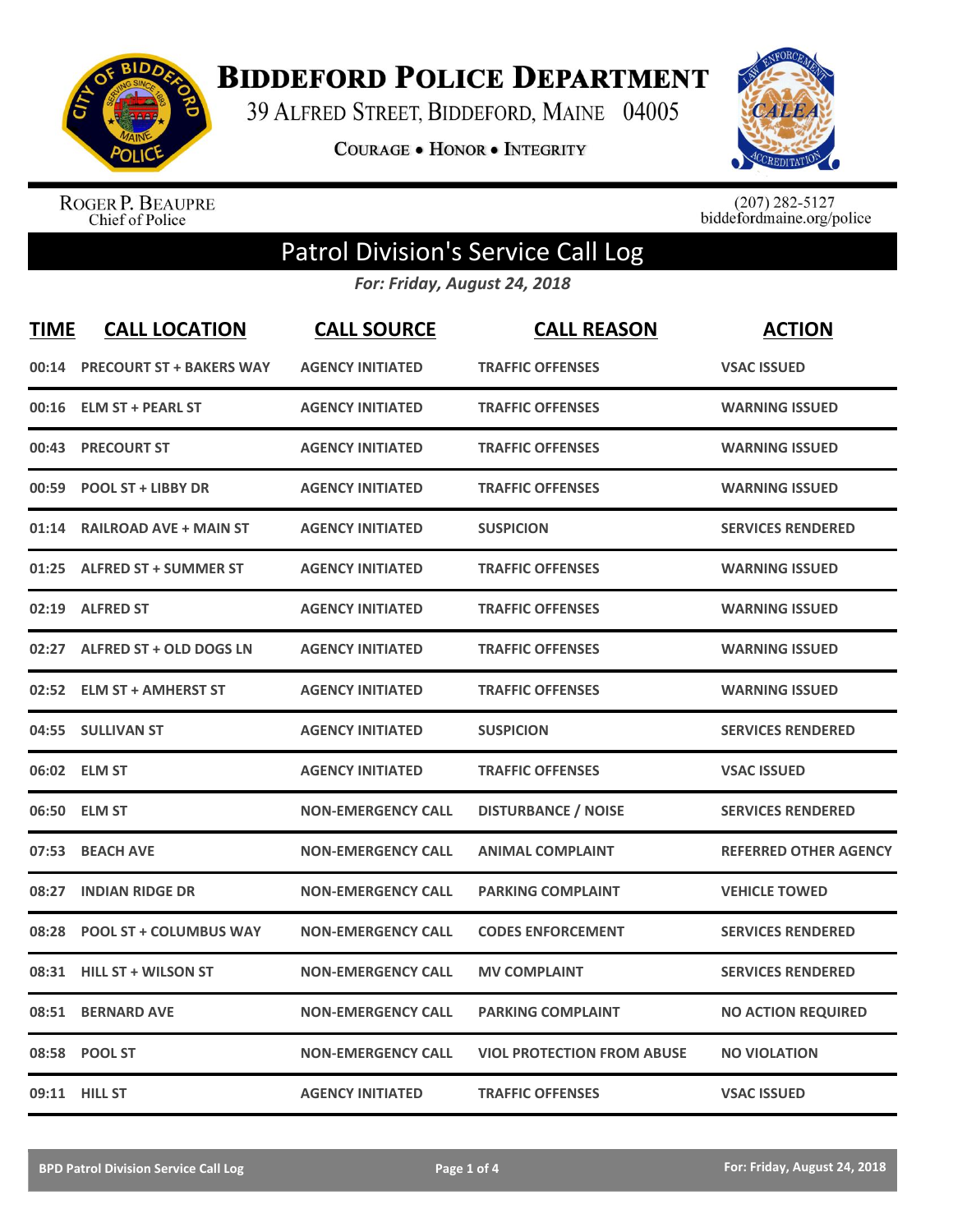| <b>TIME</b> | <b>CALL LOCATION</b>                        | <b>CALL SOURCE</b>        | <b>CALL REASON</b>                 | <b>ACTION</b>                |
|-------------|---------------------------------------------|---------------------------|------------------------------------|------------------------------|
|             | 09:18 HARDING ST                            | <b>NON-EMERGENCY CALL</b> | <b>CHECK WELFARE</b>               | <b>GONE ON ARRIVAL</b>       |
|             | 09:29 ELM ST                                | <b>NON-EMERGENCY CALL</b> | <b>DISTURBANCE / NOISE</b>         | <b>SERVICES RENDERED</b>     |
|             | 09:59 WEST ST + ELM ST                      | <b>NON-EMERGENCY CALL</b> | <b>DISABLED VEHICLE</b>            | <b>NEGATIVE CONTACT</b>      |
|             | 10:00 FREEMAN ST                            | <b>NON-EMERGENCY CALL</b> | <b>SUSPICION</b>                   | <b>REPORT TAKEN</b>          |
|             | 10:31 SOUTH ST                              | <b>NON-EMERGENCY CALL</b> | <b>SUSPICION</b>                   | <b>CIVIL COMPLAINT</b>       |
|             | 11:08 BACON ST                              | <b>RADIO</b>              | <b>DISTURBANCE / NOISE</b>         | <b>WARNING ISSUED</b>        |
|             | 12:30 MARINER WAY                           | <b>NON-EMERGENCY CALL</b> | <b>SUSPICION</b>                   | <b>NEGATIVE CONTACT</b>      |
|             | 12:40 ALFRED ST                             | <b>WALK-IN AT STATION</b> | <b>COURT ORDERED CHECK IN</b>      | <b>SERVICES RENDERED</b>     |
|             | 12:42 WENTWORTH ST                          | <b>AGENCY INITIATED</b>   | <b>PAPERWORK</b>                   | <b>NEGATIVE CONTACT</b>      |
|             | <b>12:44 GREEN ST</b>                       | <b>E-911 CALL</b>         | <b>BURGLARY OF A MOTOR VEHICLE</b> | <b>REPORT TAKEN</b>          |
|             | 12:50 ADAMS ST                              | <b>WALK-IN AT STATION</b> | <b>SUSPICION</b>                   | <b>SERVICES RENDERED</b>     |
|             | 12:50 FOSS ST                               | <b>AGENCY INITIATED</b>   | <b>PAPERWORK</b>                   | <b>PAPERWORK NOT SERVED</b>  |
|             | 13:01 POOL ST                               | <b>NON-EMERGENCY CALL</b> | <b>ALL OTHER</b>                   | <b>SERVICES RENDERED</b>     |
|             | 13:11 MAIN ST                               | <b>NON-EMERGENCY CALL</b> | <b>ANIMAL COMPLAINT</b>            | <b>SERVICES RENDERED</b>     |
|             | 13:34 GUINEA RD                             | <b>NON-EMERGENCY CALL</b> | <b>ANIMAL COMPLAINT</b>            | <b>SERVICES RENDERED</b>     |
|             | 14:02 ALFRED ST                             | <b>NON-EMERGENCY CALL</b> | <b>CHECK WELFARE</b>               | <b>TRANSPORT TO HOSPITAL</b> |
|             | 14:04 OLD DOGS LN                           | <b>E-911 CALL</b>         | <b>WEAPONS</b>                     | <b>UNFOUNDED</b>             |
|             | 14:07 LINCOLN ST                            | <b>E-911 CALL</b>         | 911 MISUSE                         | <b>NO ACTION REQUIRED</b>    |
|             | 14:16 ENTERPRISE DR                         | <b>E-911 CALL</b>         | 911 MISUSE                         | <b>NO ACTION REQUIRED</b>    |
|             | 14:17 ELM ST                                | <b>NON-EMERGENCY CALL</b> | <b>VIN VERFICATION</b>             | <b>SERVICES RENDERED</b>     |
|             | 14:25 WEST ST                               | <b>NON-EMERGENCY CALL</b> | <b>THEFT</b>                       | <b>REPORT TAKEN</b>          |
|             | 14:29 EASTVIEW CT                           | <b>NON-EMERGENCY CALL</b> | <b>CHECK WELFARE</b>               | <b>SERVICES RENDERED</b>     |
|             | 14:32 FOSS ST                               | <b>NON-EMERGENCY CALL</b> | <b>BURGLARY OF A MOTOR VEHICLE</b> | <b>REPORT TAKEN</b>          |
|             | 15:08 MT VERNON ST                          | <b>NON-EMERGENCY CALL</b> | <b>ARTICLES FOUND</b>              | <b>SERVICES RENDERED</b>     |
|             | 15:14 MARINER WAY                           | <b>NON-EMERGENCY CALL</b> | <b>ANIMAL COMPLAINT</b>            | <b>NO VIOLATION</b>          |
|             | 15:17 WEST ST                               | <b>E-911 CALL</b>         | 911 MISUSE                         | <b>WARNING ISSUED</b>        |
|             | 15:17 AMHERST ST                            | <b>WALK-IN AT STATION</b> | <b>PARKING COMPLAINT</b>           | <b>SERVICES RENDERED</b>     |
|             | <b>BPD Patrol Division Service Call Log</b> |                           | Page 2 of 4                        | For: Friday, August 24, 2018 |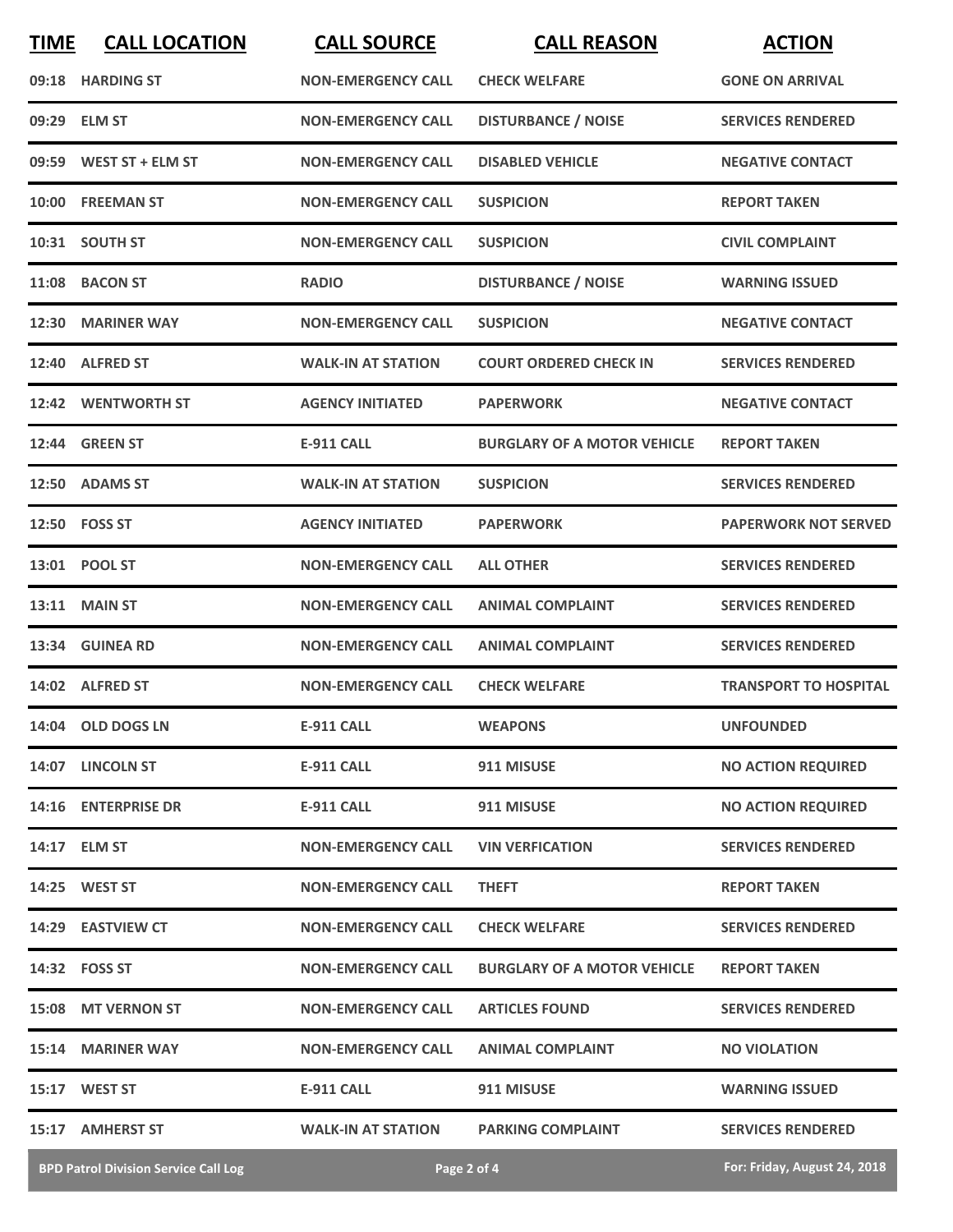**TIME CALL LOCATION CALL SOURCE CALL REASON ACTION**

| 15:24 NEWTOWN RD           | <b>NON-EMERGENCY CALL</b> | <b>CRIMINAL MISCHIEF</b>                  | <b>REPORT TAKEN</b>          |
|----------------------------|---------------------------|-------------------------------------------|------------------------------|
| 15:41 ALFRED ST            | <b>NON-EMERGENCY CALL</b> | <b>CHECK WELFARE</b>                      | <b>REPORT TAKEN</b>          |
| <b>15:43 MAIN ST</b>       | <b>E-911 CALL</b>         | <b>THEFT</b>                              | <b>CIVIL COMPLAINT</b>       |
| 16:15 WEST ST + PATRIOT DR | <b>NON-EMERGENCY CALL</b> | <b>SUSPICION</b>                          | <b>SERVICES RENDERED</b>     |
| <b>16:18 BERNARD AVE</b>   | <b>NON-EMERGENCY CALL</b> | <b>CIVIL COMPLAINT</b>                    | <b>UNFOUNDED</b>             |
| 16:39 PROSPECT ST          | <b>NON-EMERGENCY CALL</b> | <b>PAPERWORK</b>                          | <b>SERVICES RENDERED</b>     |
| 16:42 ELM ST               | <b>NON-EMERGENCY CALL</b> | <b>MOTOR VEHICLE THEFT</b>                | <b>REPORT TAKEN</b>          |
| 16:45 CLIFFORD ST          | <b>NON-EMERGENCY CALL</b> | <b>ASSIST PD AGENCY</b>                   | <b>REFERRED OTHER AGENCY</b> |
| 16:48 STATE ST             | <b>NON-EMERGENCY CALL</b> | <b>HARASSMENT</b>                         | <b>UNFOUNDED</b>             |
| 16:49 ALFRED ST            | <b>WALK-IN AT STATION</b> | <b>CHECK IN/WARRANT BY FBI</b>            | <b>SERVICES RENDERED</b>     |
| 17:13 ALFRED ST            | <b>WALK-IN AT STATION</b> | <b>COURT ORDERED CHECK IN</b>             | <b>SERVICES RENDERED</b>     |
| 17:34 SUMMER ST            | <b>WALK-IN AT STATION</b> | <b>ANIMAL COMPLAINT</b>                   | <b>SERVICES RENDERED</b>     |
| 17:58 ALFRED ST            | <b>NON-EMERGENCY CALL</b> | <b>CHECK WELFARE</b>                      | <b>GONE ON ARRIVAL</b>       |
| 18:01 SPRUCE ST            | <b>NON-EMERGENCY CALL</b> | <b>MISSING PERSON</b>                     | <b>UNFOUNDED</b>             |
| 18:08 ALFRED ST            | <b>WALK-IN AT STATION</b> | <b>COURT ORDERED CHECK IN</b>             | <b>SERVICES RENDERED</b>     |
| 18:34 SPRUCE ST            | <b>AGENCY INITIATED</b>   | <b>PAPERWORK</b>                          | <b>PAPERWORK SERVED</b>      |
| 18:56 ADAMS ST             | <b>NON-EMERGENCY CALL</b> | <b>CHECK WELFARE</b>                      | <b>NO TRANSPORT</b>          |
| 19:46 HILL ST              | <b>NON-EMERGENCY CALL</b> | ATTEMPTED/THREATENED SUICIDE REPORT TAKEN |                              |
| 19:54 ALFRED ST            | <b>WALK-IN AT STATION</b> | <b>CIVIL COMPLAINT</b>                    | <b>CIVIL COMPLAINT</b>       |
| 20:12 UNION ST             | <b>E-911 CALL</b>         | <b>FIREWORKS COMPLAINT</b>                | <b>UNFOUNDED</b>             |
| 20:24 ANDREWS RD           | <b>E-911 CALL</b>         | 911 MISUSE                                | <b>NO ACTION REQUIRED</b>    |
| 20:40 GREEN ST             | E-911 CALL                | <b>DOMESTIC COMPLAINTS</b>                | <b>REPORT TAKEN</b>          |
| 21:06 GREEN ST             | <b>NON-EMERGENCY CALL</b> | <b>SUSPICION</b>                          | <b>SERVICES RENDERED</b>     |
| 21:07 ELM ST               | <b>AGENCY INITIATED</b>   | <b>TRAFFIC OFFENSES</b>                   | <b>SERVICES RENDERED</b>     |
| 21:34 ELM ST               | <b>E-911 CALL</b>         | <b>DISTURBANCE / NOISE</b>                | <b>SERVICES RENDERED</b>     |
| 21:42 PARKSIDE DR          | <b>NON-EMERGENCY CALL</b> | <b>DISTURBANCE / NOISE</b>                | <b>GONE ON ARRIVAL</b>       |
|                            |                           |                                           |                              |